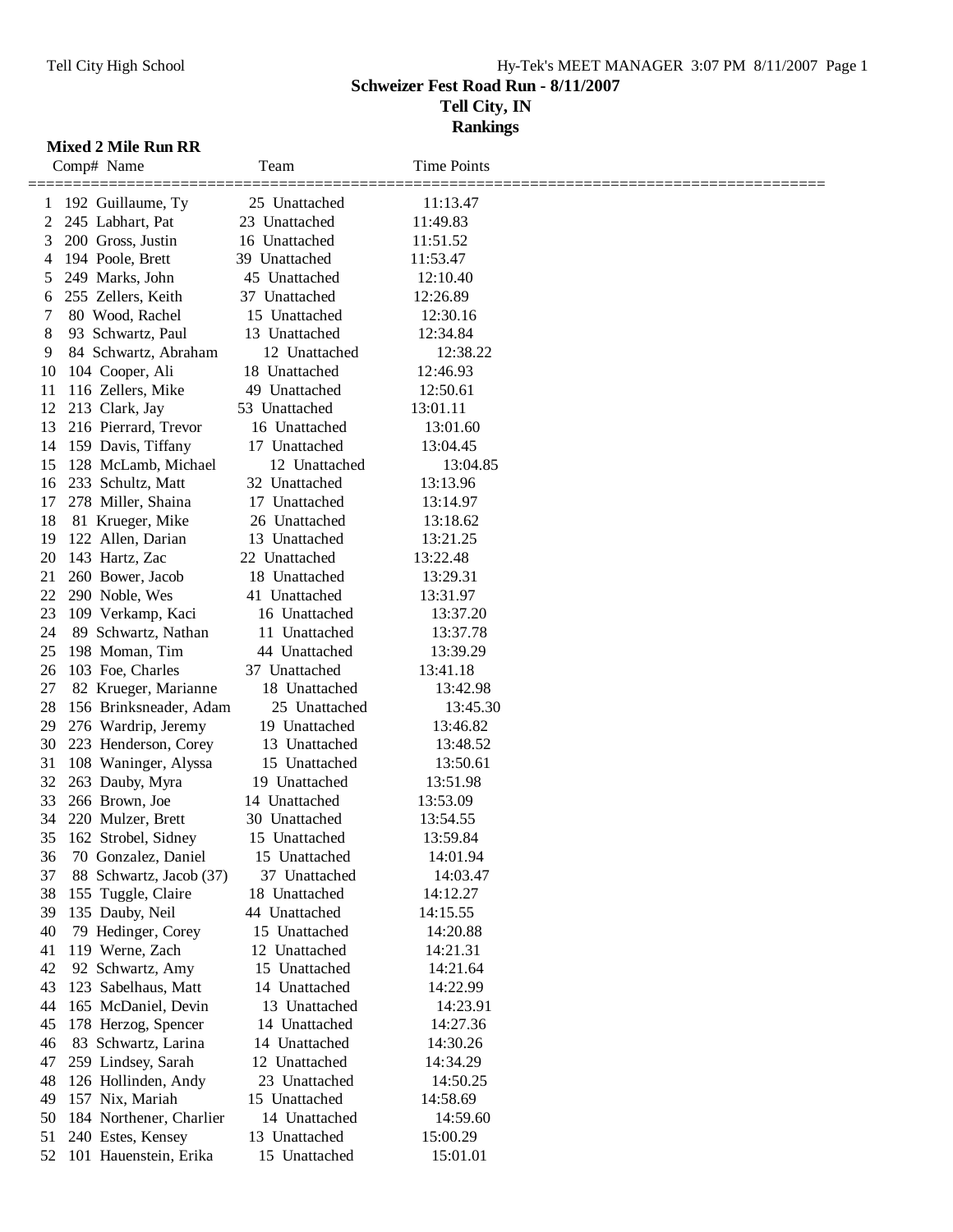|     |                        |               | <b>Tell City, IN</b> |
|-----|------------------------|---------------|----------------------|
|     |                        |               | <b>Rankings</b>      |
| 53  | 214 Neuman, David      | 23 Unattached | 15:03.81             |
| 54  | 106 Lasher, Aaron      | 17 Unattached | 15:06.12             |
|     | Mixed 2 Mile Run RR    |               |                      |
| 55  | 3 Krueger, Allison     | 23 Unattached | 15:16.73             |
| 56  | 262 Waninger, Brittany | 15 Unattached | 15:17.40             |
| 57  | 243 Flynn, JR          | 7 Unattached  | 15:17.82             |
| 58  | 87 Peter, Darrell      | 34 Unattached | 15:20.18             |
| 59  | 4 Kruger, Emily        | 23 Unattached | 15:28.91             |
| 60  | 121 Harpenau, Travis   | 14 Unattached | 15:31.32             |
| 61  | 241 Estes, Chad        | 36 Unattached | 15:33.73             |
| 62  | 154 Rowe, Andyn        | 14 Unattached | 15:34.96             |
| 63  | 85 Thomas, Robbi       | 16 Unattached | 15:35.59             |
| 64  | 66 Goffinet, Reed      | 10 Unattached | 15:36.34             |
| 65  | 140 Schaefer, Chris    | 11 Unattached | 15:40.87             |
| 66  | 77 Preher, Abby        | 16 Unattached | 15:47.77             |
| 67  | 275 Fulkerson, EJ      | 14 Unattached | 15:48.83             |
| 68  | 201 Bair, Stephen      | 32 Unattached | 15:52.65             |
| 69  | 217 Mowery, Drew       | 11 Unattached | 15:56.36             |
| 70  | 146 Braunecker, Loren  | 13 Unattached | 15:56.89             |
| 71  | 139 Schaefer, Hana     | 12 Unattached | 15:58.40             |
| 72  | 246 Perkins, Brittany  | 24 Unattached | 16:06.43             |
| 73  | 160 Beckort, Mary Jane | 36 Unattached | 16:07.13             |
| 74  | 151 Goffinet, Hanna    | 12 Unattached | 16:09.30             |
| 75  | 147 Malone, Brennan    | 12 Unattached | 16:10.87             |
| 76  | 225 Minto, Jeff        | 45 Unattached | 16:14.93             |
| 77  | 169 Krieg, Adam        | 25 Unattached | 16:27.24             |
| 78  | 86 Peter, Lynn         | 32 Unattached | 16:34.59             |
| 79  | 95 Clark, Jerri        | 45 Unattached | 16:36.58             |
| 80  | 130 Cole, Natalie      | 17 Unattached | 16:38.79             |
| 81  | 149 Sherry, Caleb      | 11 Unattached | 16:46.72             |
| 82  | 99 Schwoeppe, Carol    | 40 Unattached | 16:47.14             |
| 83  | 105 Minto, Todd        | 42 Unattached | 16:48.11             |
| 84  | 167 Martin, Justin     | 25 Unattached | 16:49.02             |
| 85  | 273 Moskos, Rob        | 37 Unattached | 16:50.51             |
| 86  | 148 Sherry, Cameron    | 11 Unattached | 16:55.29             |
| 87  | 224 Minto, Tracy       | 44 Unattached | 16:55.68             |
| 88  | 112 Zellers, Wesley    | 20 Unattached | 17:06.73             |
| 89  | 67 Land, Jennifer      | 35 Unattached | 17:09.51             |
| 90  | 145 Braunecker, Dakota | 11 Unattached | 17:16.99             |
| 91  | 127 McLamb, Audrey     | 10 Unattached | 17:27.65             |
| 92  | 96 Poehlein, Carrie    | 30 Unattached | 17:33.20             |
| 93  | 110 Lain, Bryce        | 11 Unattached | 17:34.19             |
| 94  | 219 Mulzer, Cindy      | 24 Unattached | 17:34.62             |
| 95  | 102 Parker, Allison    | 11 Unattached | 17:38.87             |
| 96  | 65 Whalen, Matt        | 17 Unattached | 17:39.86             |
| 97  | 129 Ernst, Katelynn    | 14 Unattached | 17:50.34             |
| 98  | 161 Elder, Katie       | 14 Unattached | 17:53.81             |
| 99  | 215 Gibson, Derek      | 18 Unattached | 17:55.87             |
| 100 | 231 Polk, Shane        | 29 Unattached | 17:58.09             |
| 101 | 136 Waninger, Ashley   | 15 Unattached | 18:00.34             |
| 102 | 175 Stein, Dirk        | 43 Unattached | 18:02.09             |
| 103 | 203 Emmick, Kristin    | 12 Unattached | 18:04.92             |
| 104 | 226 Rearden, Emily     | 12 Unattached | 18:05.88             |
| 105 | 239 Whitaker, Morgan   | 19 Unattached | 18:06.94             |
| 106 | 71 Rhinerson, Jesse    | 13 Unattached | 18:07.83             |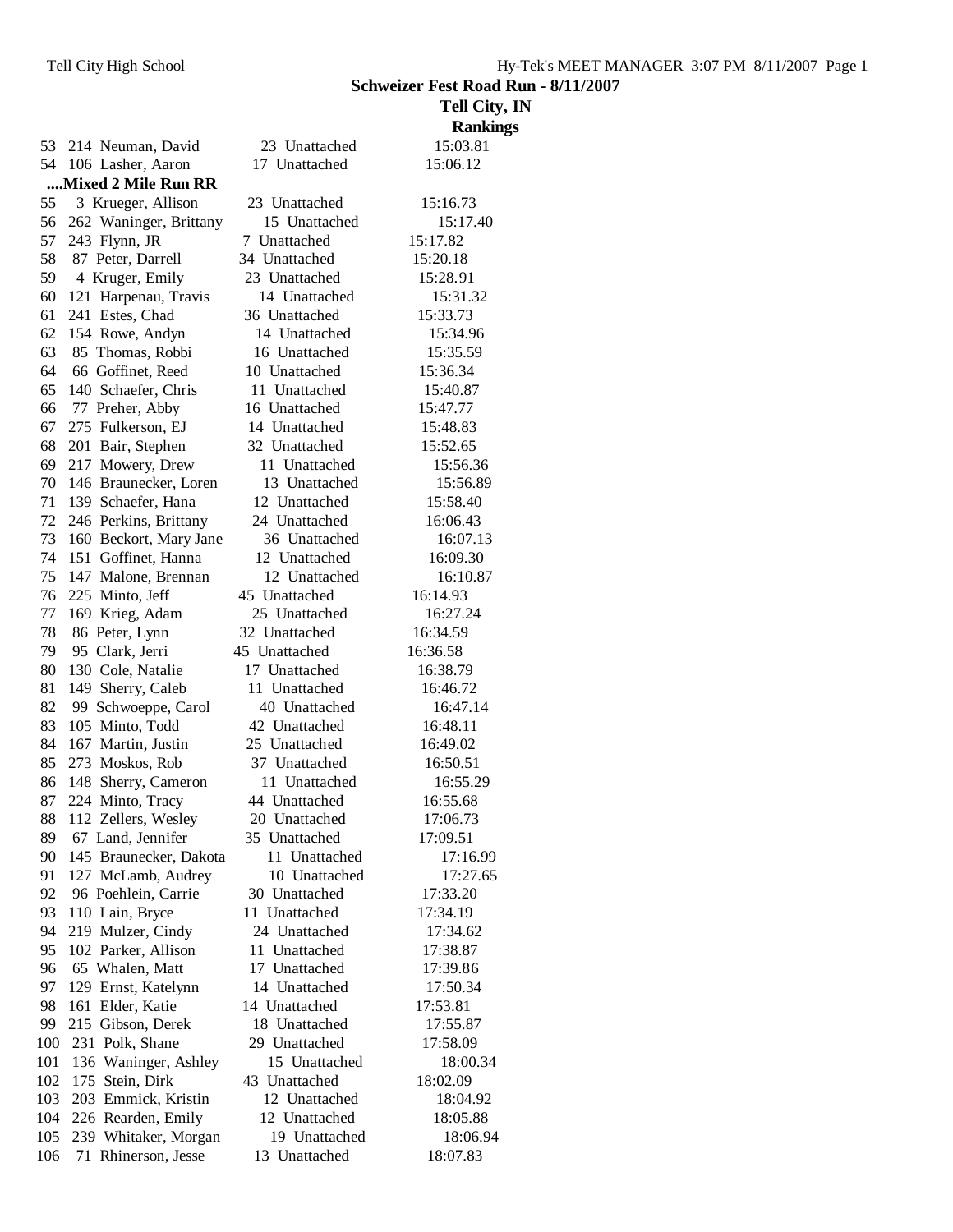|     |                       |               | <b>Tell City, IN</b> |
|-----|-----------------------|---------------|----------------------|
|     |                       |               | <b>Rankings</b>      |
| 107 | 90 Schwarz, Sarah     | 41 Unattached | 18:09.04             |
| 108 | 196 Becht, Jasmine    | 13 Unattached | 18:22.78             |
| 109 | 158 Malone, Chelsea   | 15 Unattached | 18:27.69             |
|     | Mixed 2 Mile Run RR   |               |                      |
| 110 | 76 Huff, Sequoya      | 11 Unattached | 18:29.74             |
| 111 | 100 Gasaway, Rebecca  | 34 Unattached | 18:32.64             |
| 112 | 75 Huff, Wyatt        | 8 Unattached  | 18:44.20             |
| 113 | 111 Zellers, Dane     | 16 Unattached | 18:49.42             |
| 114 | 69 Wittmer, Phil      | 62 Unattached | 18:51.89             |
| 115 | 72 Epley, Jamie       | 14 Unattached | 18:52.38             |
| 116 | 204 Pate, Amy         | 35 Unattached | 19:19.00             |
| 117 | 197 Prince, Savannah  | 13 Unattached | 19:22.07             |
| 118 | 177 Kehl, Phillip     | 9 Unattached  | 19:24.43             |
| 119 | 264 Strobel, Claire   | 11 Unattached | 19:29.16             |
| 120 | 265 Darden, Lance     | 27 Unattached | 19:30.12             |
| 121 | 73 Graves, Brenda     | 52 Unattached | 19:34.14             |
| 122 | 74 Graves, Denny      | 53 Unattached | 19:35.65             |
| 123 | 115 Lain, Autumn      | 9 Unattached  | 19:36.40             |
| 124 | 221 Whitaker, Ashley  | 16 Unattached | 19:36.96             |
| 125 | 114 Zellers, Carol    | 46 Unattached | 19:49.53             |
| 126 | 113 Zellers, Denny    | 45 Unattached | 19:52.14             |
| 127 | 186 Morris, Anthony   | 17 Unattached | 19:52.50             |
| 128 | 292 Kellems, Bert     | 13 Unattached | 19:52.86             |
| 129 | 199 Moman, Hannah     | 16 Unattached | 19:55.83             |
| 130 | 270 Winkler, Jacob    | 9 Unattached  | 20:08.57             |
| 131 | 279 Miller, Jackie    | 43 Unattached | 20:31.72             |
| 132 | 187 Whitworth, Cara   | 13 Unattached | 20:41.52             |
| 133 | 257 Raine, Danielle   | 19 Unattached | 20:42.08             |
| 134 | 166 Thompson, Dirk    | 25 Unattached | 21:00.38             |
| 135 | 170 Meuser, Molly     | 24 Unattached | 21:21.62             |
| 136 | 288 Goff, Shannon     | 26 Unattached | 21:40.84             |
| 137 | 285 Kirkland, Sarah   | 27 Unattached | 21:42.54             |
| 138 | 287 Flanagan, Joe     | 33 Unattached | 21:54.67             |
| 139 | 289 Goff, Maggie      | 23 Unattached | 21:55.30             |
| 140 | 230 Bruggeman, Andrea | 24 Unattached | 21:55.76             |
| 141 | 286 Rich, Goff        | 56 Unattached | 21:56.35             |
| 142 | 107 Kohnert, Emma     | 8 Unattached  | 21:57.14             |
| 143 | 168 Krieg, Miranda    | 25 Unattached | 22:01.34             |
| 144 | 179 Jones, Kara       | 13 Unattached | 22:41.52             |
| 145 | 185 Swihart, Kayla    | 15 Unattached | 22:45.63             |
| 146 | 256 Taylor, Diana     | 51 Unattached | 23:10.69             |
| 147 | 258 Wellman, Mark     | 44 Unattached | 23:11.16             |
| 148 | 268 Schaefer, Rachel  | 25 Unattached | 23:19.90             |
| 149 | 191 Hagedorn, Sheena  | 33 Unattached | 23:20.23             |
| 150 | 291 Madden, Katie     | 37 Unattached | 24:44.61             |
| 151 | 247 Hackbarth, Amy    | 9 Unattached  | 24:45.06             |
| 152 | 252 Zellers, Cynthia  | 16 Unattached | 24:49.68             |
| 153 | 183 Roberts, Matt     | 13 Unattached | 25:26.38             |
| 154 | 180 Meyer, Joseph     | 12 Unattached | 27:53.61             |
| 155 | 117 Lock, Cathy       | 51 Unattached | 28:15.54             |
| 156 | 254 Dauby, Kari       | 18 Unattached | 28:20.72             |
| 157 | 253 Zellers, Cheryl   | 48 Unattached | 29:31.34             |
| 158 | 94 Noble, Brian       | 44 Unattached | 30:55.62             |
| 159 | 5 Krueger, Mama       | 50 Unattached | 30:56.16             |
| 160 | 238 Weiss, Linda      | 54 Unattached | 32:57.38             |